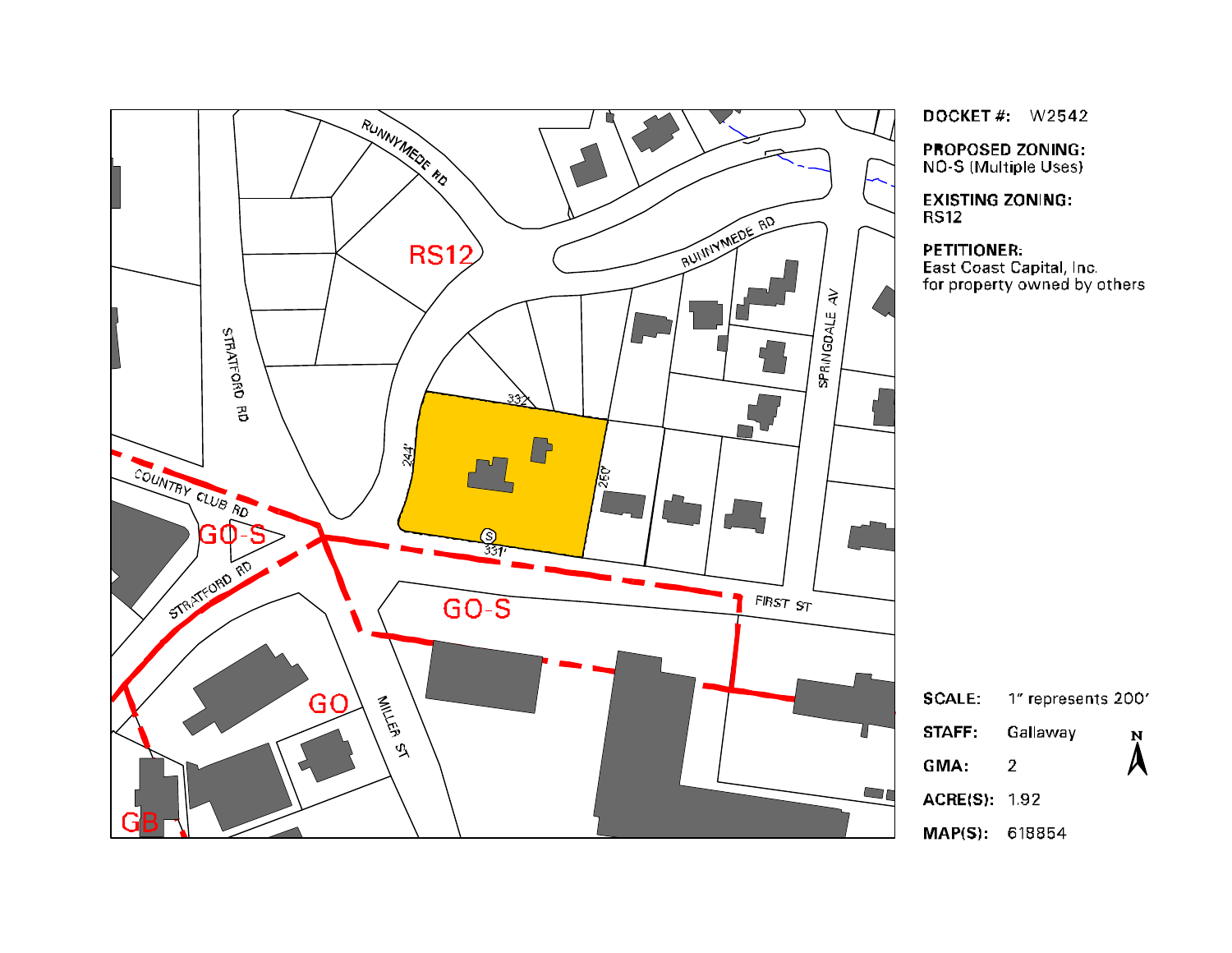### May 20, 2002

East Coast Capital, Inc., for property owned by Blucher E. Taylor, Trustee and Frances S. Taylor, Trustee C/O Chad L. Davis 224 S. Cherry Street Winston-Salem, NC 27101

#### RE: ZONING MAP AMENDMENT W-2542

Dear Chad L. Davis:

The attached report of the Planning Board to the Board of Aldermen is sent to you at the request of the Aldermen. You will be notified by the City Secretary's Office of the date on which the Aldermen will hear this petition.

Sincerely,

A. Paul Norby, AICP Director of Planning

pc: City Secretary's Office, P.O. Box 2511, Winston-Salem, NC 27102 Don Nielsen, 100 N. Cherry St., Winston-Salem, NC 27101 Chad Davis, 2040 Georgia Avenue, Winston-Salem, NC 27104 Steve Calaway, 1330 Ashley Sq., Winston-Salem, NC 27103 Lou Davis, 118 Springdale, Winston-Salem, NC 27104 Astra Strebel, 1952 Runnymede, Winston-Salem, NC 27104 Bob Law, 1952 Runnymede, Winston-Salem, NC 27104 Debra Sizemore, Lot 5 Runnymede, Winston-Salem, NC 27104 Elen Knott, 1612 Lynwood Ave., Winston-Salem, NC 27104 Barbara R. Lentz, 1851 Runnymede Rd., Winston-Salem, NC 27104 Molly Leight, 313 S. Main St., Winston-Salem, NC 27104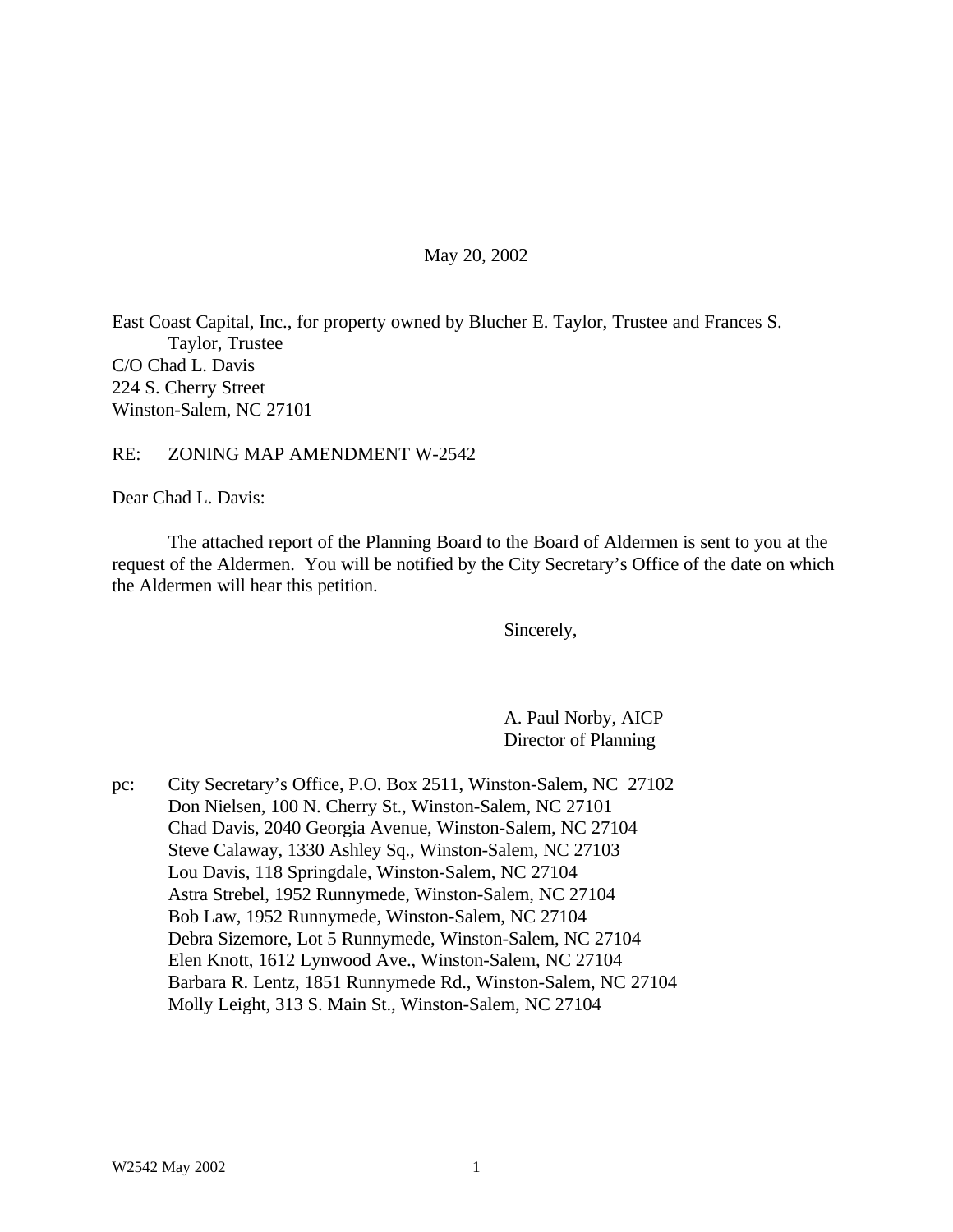# **ACTION REQUEST FORM**

**DATE**: May 20, 2002 **TO**: The Honorable Mayor and Board of Aldermen **FROM**: A. Paul Norby, AICP, Director of Planning

## **BOARD ACTION REQUEST**:

Request for Public Hearing on Zoning Petition of East Coast Capital, Inc. for property owned by Blucher E. Taylor, Trustee and Frances S. Taylor, Trustee

### **SUMMARY OF INFORMATION**:

Zoning Map Amendment of East Coast Capital, Inc. for property owned by Blucher E. Taylor, Trustee and Frances S. Taylor, Trustee RS-12 (Residential Single Family District; minimum lot size 12,000 sf) to NO-S [Neighborhood Office District (Residential Building, Single Family; Professional Office; Offices, Miscellaneous; Medical and Surgical Offices; Non-Store Retailer; and Governmental Offices)] (Zoning Docket W-2542)

**PLANNING BOARD ACTION**:

| <b>MOTION ON PETITION: DENIAL</b> |                                     |
|-----------------------------------|-------------------------------------|
| FOR:                              | BOST, CLARK, FOLAN, NORWOOD, POWELL |
| <b>AGAINST:</b>                   | AVANT, KING                         |
| <b>SITE PLAN ACTION:</b>          | <b>CONFORMS</b>                     |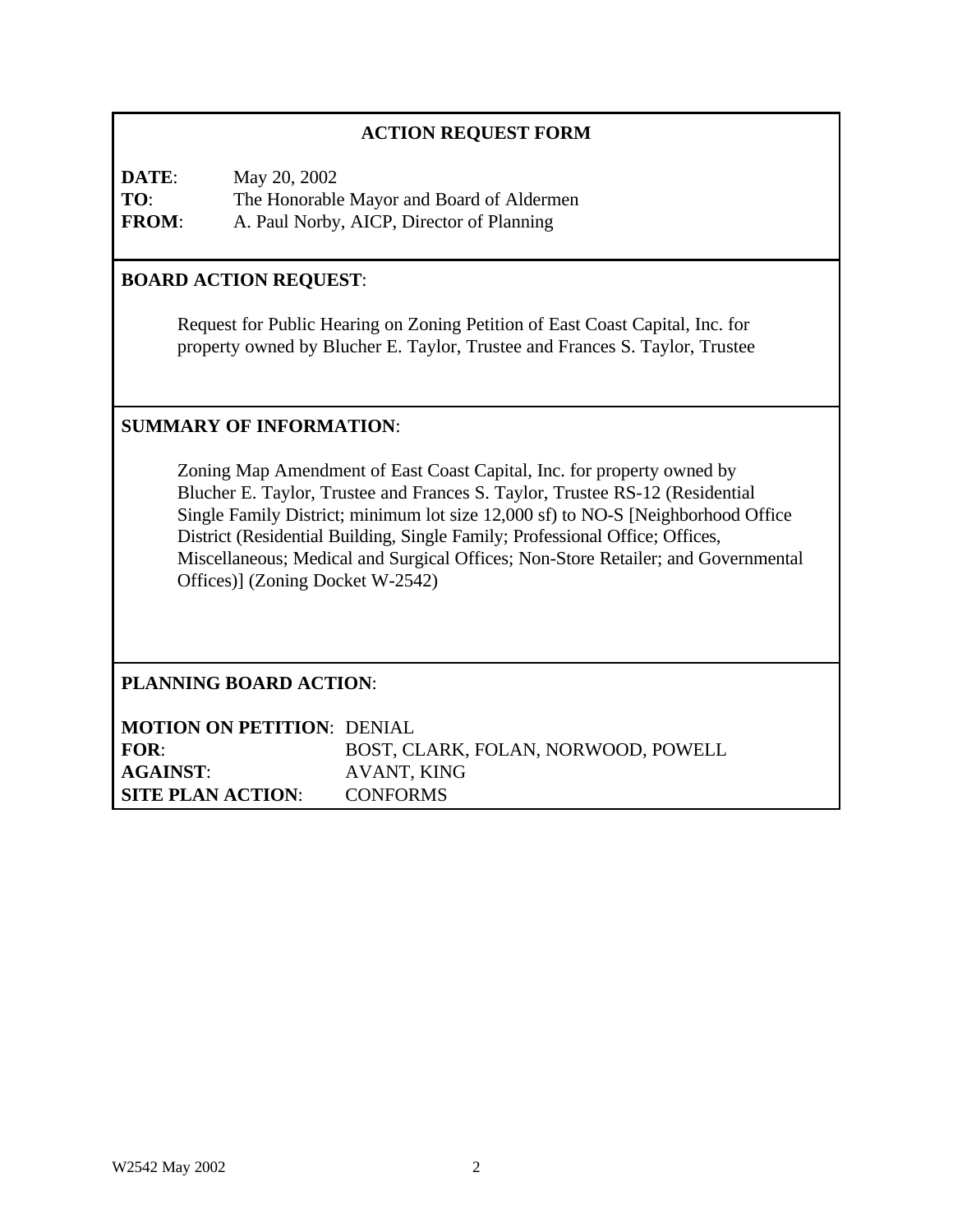#### CITY ORDINANCE - SPECIAL USE

Zoning Petition of East Coast Capital, Inc. for property owned by Blucher E. Taylor, Trustee and Frances S. Taylor, Trustee, Docket W-2542

AN ORDINANCE AMENDING THE WINSTON-SALEM CITY ZONING ORDINANCE AND THE OFFICIAL ZONING MAP OF THE CITY OF WINSTON-SALEM, N.C.

\_\_\_\_\_\_\_\_\_\_\_\_\_\_\_\_\_\_\_\_\_\_\_\_\_\_\_\_\_\_\_\_\_

BE IT ORDAINED by the Board of Aldermen of the City of Winston-Salem as follows: Section 1. The Winston-Salem City Zoning Ordinance and the Official Zoning Map of the City of Winston-Salem, N.C. are hereby amended by changing from RS-12 to NO-S (Neighborhood Office District) the zoning classification of the following described property: Tax Block 6398, Tax Lot 1

Section 2. This Ordinance is adopted after approval of the site plan entitled East Coast

Capital, Inc. and identified as Attachment "A" of the Special Use District Permit issued by the

Board of Aldermen the \_\_\_\_\_\_\_ day of \_\_\_\_\_\_\_\_\_\_\_\_\_\_\_\_\_\_, to East Coast Capital, Inc., for

property owned by Blucher E. Taylor, Trustee and Frances S. Taylor, Trustee.

Section 3. The Board of Aldermen hereby directs the issuance of a Special Use District Permit pursuant to the Zoning Ordinance of the *Unified Development Ordinances* for a development to be known as **East Coast Capital**, Inc. Said Special Use District Permit and site plan with associated documents are attached hereto and incorporated herein.

Section 4. This Ordinance shall be effective from and after its adoption.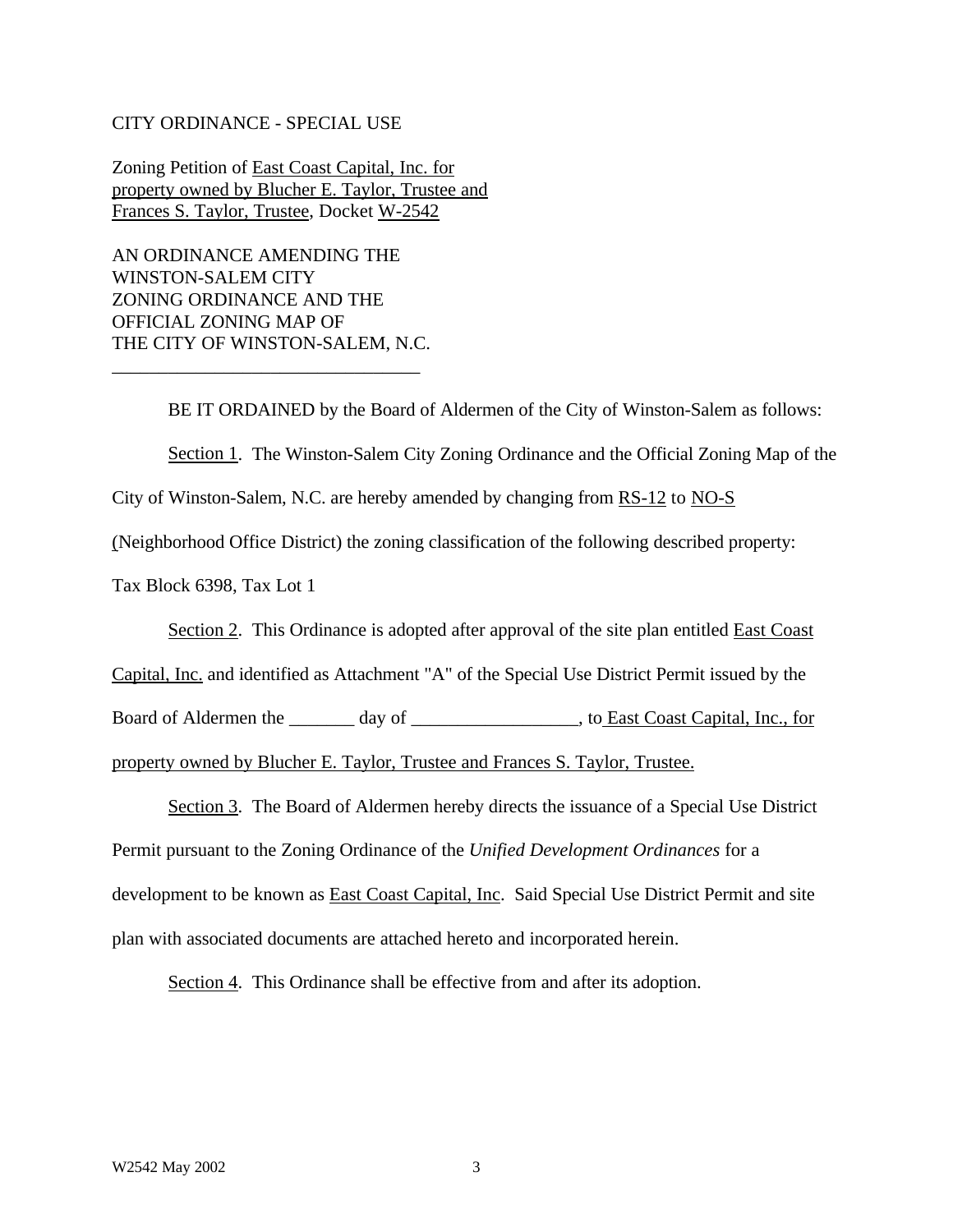### CITY - SPECIAL USE DISTRICT PERMIT

#### SPECIAL USE DISTRICT PERMIT

Issued by the Board of Aldermen

of the City of Winston-Salem

The Board of Aldermen of the City of Winston-Salem issues a Special Use District Permit for the site shown on the site plan map included in this zoning petition of East Coast Capital, Inc for property owned by Blucher E. Taylor, Trustee and Frances S. Taylor, Trustee, (Zoning Docket W-2542). The site shall be developed in accordance with the plan approved by the Board and bearing the inscription: "Attachment A, Special Use District Permit for NO-S (Neighborhood Office District), approved by the Winston-Salem Board of Aldermen the \_\_\_\_\_\_ day of  $\ldots$ , 20  $\ldots$  and signed, provided the property is developed in accordance with requirements of the NO-S zoning district of the Zoning Ordinance of the *Unified Development Ordinances*, the Erosion Control Ordinance, and other applicable laws, and the following additional conditions be met:

#### PRIOR TO THE ISSUANCE OF ANY PERMITS

a. Cordon off all areas shown on the site plan to remain undisturbed.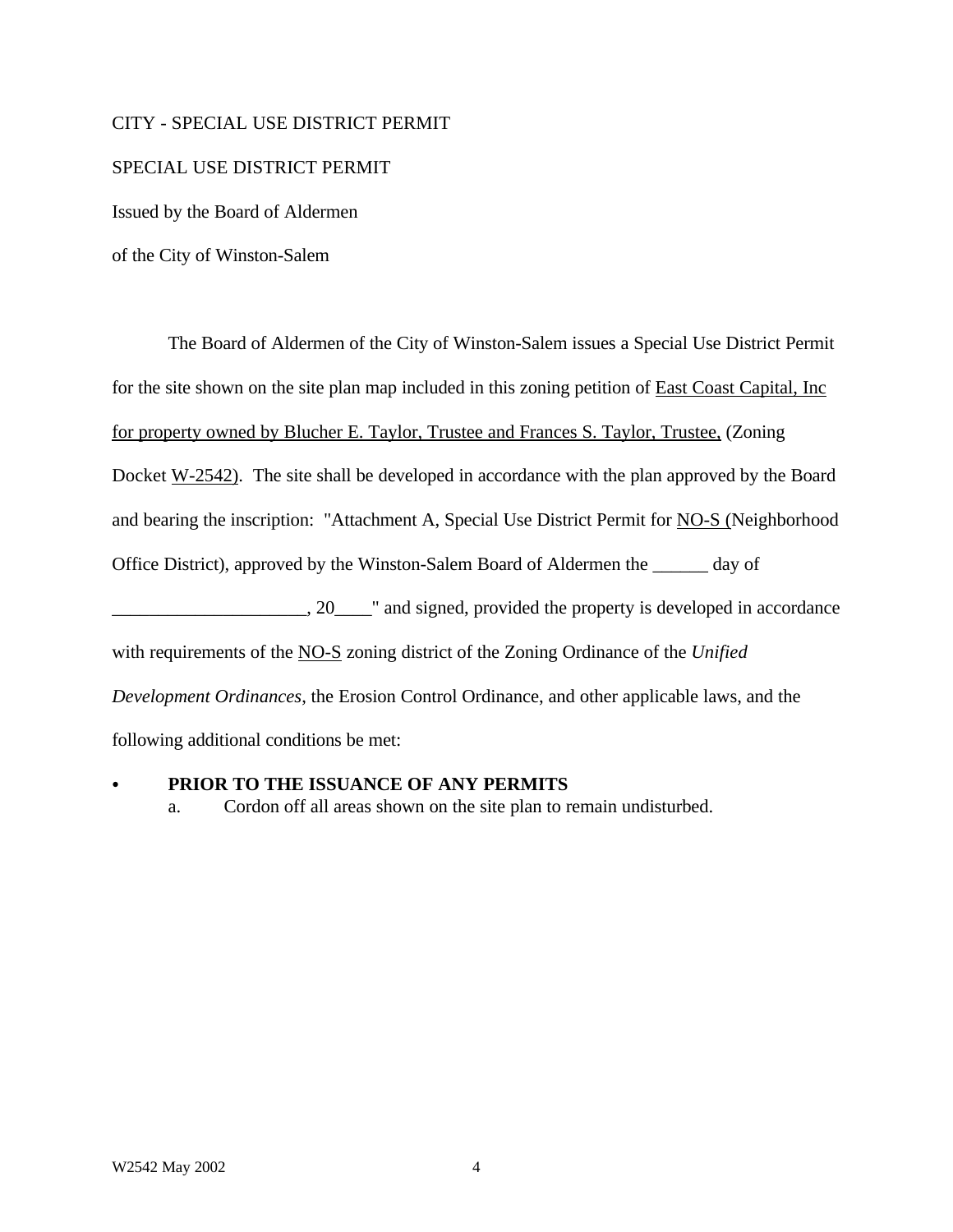### **DRAFT ZONING STAFF REPORT**

| <b>DOCKET</b> # $W-2542$<br>STAFF: | Suzy Gallaway                                                                                             |
|------------------------------------|-----------------------------------------------------------------------------------------------------------|
|                                    | Petitioner(s): East Coast Capital<br>Ownership: Blucher E. Taylor, Trustee and Frances S. Taylor, Trustee |

#### **REQUEST**

From: RS-12 Residential Single Family District; minimum lot size 12,000 sf To: NO-S Neighborhood Office District (Residential Building, Single Family; Professional Office; Offices, Miscellaneous; Medical and Surgical Offices; Non-Store Retailer; and Governmental Offices)

Both general and special use district zoning were discussed with the applicant(s) who decided to pursue the zoning as requested.

Acreage: 1.92 acres

## **LOCATION**

Street: North side of West First Street and east of Runnymede Road. Jurisdiction: City of Winston-Salem. Ward: Northwest.

### **SITE PLAN**

Proposed Use: Multiple Uses.

Square Footage: 5,948 square feet.

Building Height: Two Stories.

Parking: Required: 23; Proposed: 27.

Bufferyard Requirements: 10 foot type I bufferyard where parking is adjacent to single family zoning.

Vehicular Use Landscaping Standards Requirements: UDO standards apply.

### **PROPERTY SITE/IMMEDIATE AREA**

Existing Structures on Site: Single family home. Adjacent Uses:

| North - | Four vacant single family lots, zoned RS-12. |
|---------|----------------------------------------------|
| East -  | Single family homes, zoned RS-12.            |
| South - | Offices, zoned GO and GO-S.                  |
| West -  | City owned park, zoned RS-12.                |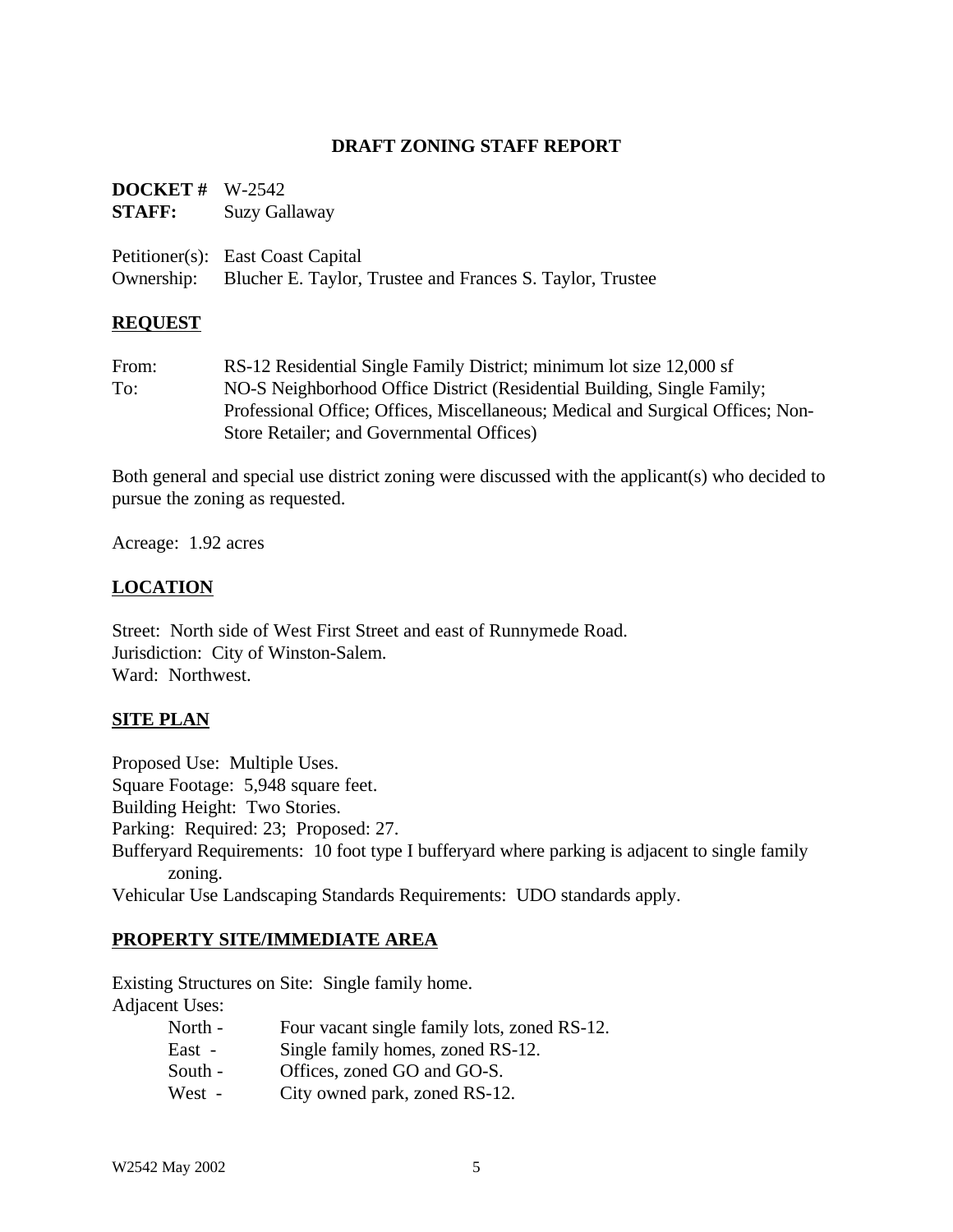## **GENERAL AREA**

Character/Maintenance: Well-maintained single family homes and offices. Development Pace: Moderate.

## **PHYSICAL FEATURES/ENVIRONMENTAL REVIEW**

- Impact on Existing Features: A portion of the site would be cleared for placement of a parking lot, the remainder of the site would remain largely intact.
- Topography: There is an approximate change in elevation on the subject property of 14' (from an approximate elevation of 910' in the south to an approximate elevation of 896' in the north).
- Vegetation/habitat: The subject property is primarily developed but there is some existing vegetation along the eastern and western property lines.
- Watershed: Site is not within the boundaries of a water supply watershed.

# **TRANSPORTATION**

Direct Access to Site: First Street; Miller Street; Stratford Road.

Street Classification: First Street - major thoroughfare; Miller Street - minor thoroughfare; Stratford Road - minor thoroughfare.

Average Daily Traffic Count/Estimated Capacity at Level of Service D (Vehicles per Day): First Street between Stratford Road and Springdale Avenue: 16,000/12,700

Miller Street between Country Club Road and Business 40: 14,000/22,100 Stratford Road between Country Club Road and Buena Vista Road: 15,000/16,100

Trip Generation/Existing Zoning: RS-12

1.92 x 43,560/12,000 = 6 units x 9.57 (SFR Trip Rate) = 57 Trips per Day

Trip Generation/Proposed Zoning: NO-S

5,948/1,000 x 68.93 (Government Office Trip Rate) = 409 Trips per Day Sidewalks: Both sides of First Street.

Transit: Route 19 along First Street.

# **HISTORY**

Relevant Zoning Cases:

- 1. W-1961; RM-18 to NO; approved May 15, 1995; southwest side of First Street northwest of Cloverdale Avenue; 0.18 acre; Planning Board and staff recommended approval.
- 2. W-1354; R-5 to R-1-S (after UDO conversion, the permitted use would be: Parking, Commercial); approved May 5, 1986; southeast corner of West First Street and Miller Street; 1.64 acres; Planning Board and staff recommended approval.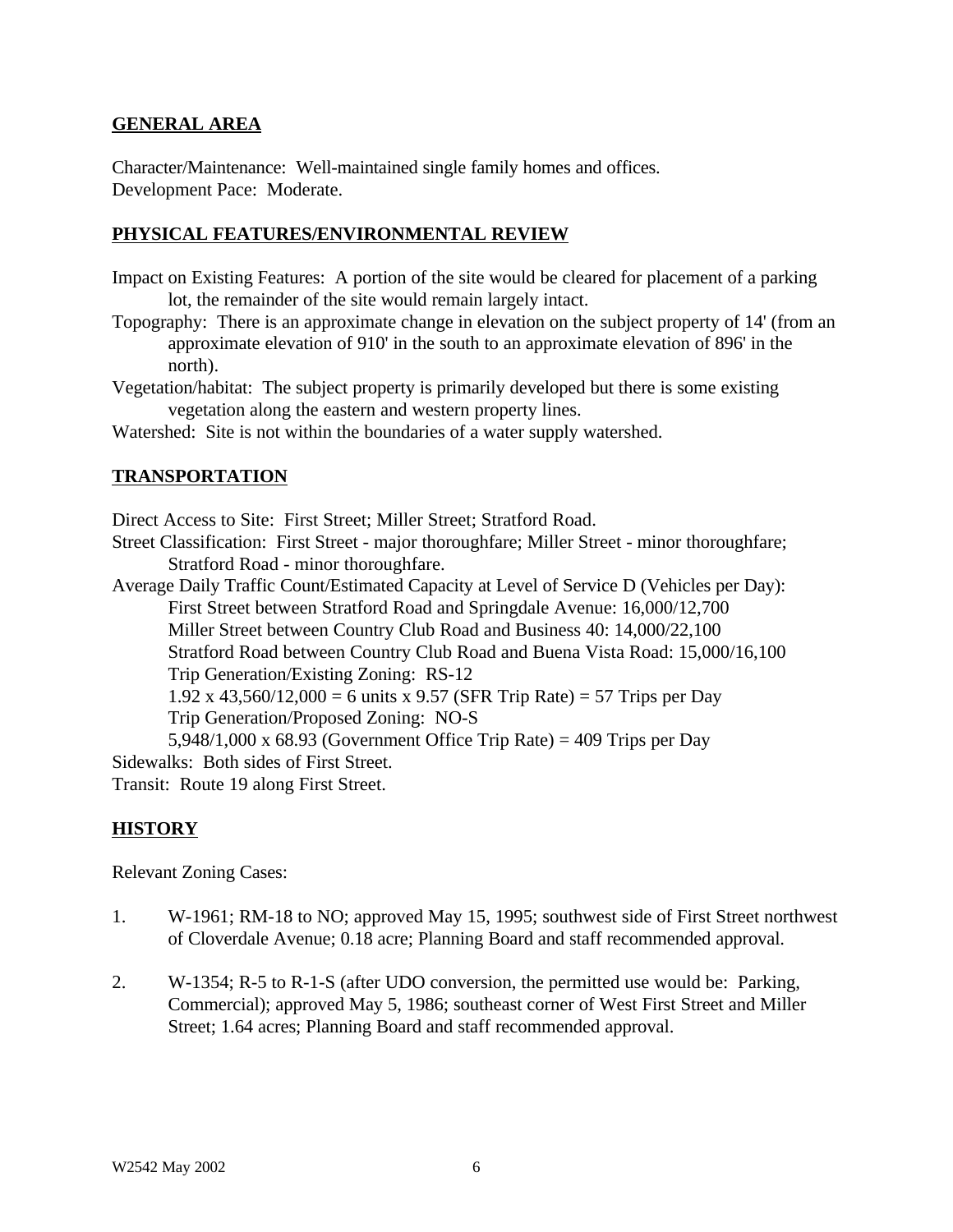3. W-1779; R-1 and R-5 to R-1-S (after UDO conversion, the permitted uses would be: Offices, Miscellaneous; Professional Office; Banking and Financial Services); approved August 3, 1992; southwest corner of South Stratford Road and Country Club Road; 2.77 acres; Planning Board and staff recommended approval.

# **CONFORMITY TO PLANS**

GMP Area (*Legacy*): Urban Neighborhoods (GMA 2).

- Relevant Comprehensive Plan Recommendation(s): Rehabilitation and reuse of existing structures is encouraged; nonresidential development should be compatible with nearby residential areas; protect existing neighborhoods through rehabilitation, redevelopment and revitalization; protect residential areas from inappropriate commercial or industrial encroachment.
- Area Plan/Development Guide: The site is not within the boundaries of a development guide or an area plan.

# **ANALYSIS**

This petition is one of three requests for NO-S on the north side of West First Street. The site is the first home east of the "five points" intersection of West First Street, Country Club Road, Stratford Road, and Miller Street. The site is adjacent to a public park. The petitioner has submitted this request to rezone the property from RS-12 to NO-S (Residential Building, Single Family; Professional Office; Offices, Miscellaneous; Medical and Surgical Offices; Non-Store Retailer; Governmental Offices). The petitioner would like to convert the existing single family residence to office space.

First Street in front of the subject site is currently over its traffic capacity by 26 percent, or 3,300 trips per day. This request would add 352 more trips per day than the existing single family use and would also set a precedent for the expansion of non-residential uses on the north side of First Street. Traffic alone is not a reason for a change to non-residential zoning, as there are many other busy roads in the County including North Stratford Road and Country Club Road in the immediate area with viable residential along them.

The properties across First Street from the subject site have been zoned for office uses since 1968 when comprehensive zoning was established. The commercial buildings are set back from First Street from 100 to 110 feet and have street trees and landscaping serving as a buffer from the subject property and the other single family homes. Most of the homes along First Street also have deep setbacks and street trees to help buffer from both traffic on First Street as well as the office buildings on the south side of First Street.

The proposed site plan shows modification of the existing residential driveway to accommodate 27 new parking spaces and a refuse dumpster. Additionally a twenty-foot wide driveway is proposed just outside the right-of-way along West First Street to access the new parking area. Approximately 9,000 sf of additional impervious surface area is proposed. Particularly given the importance of maintaining the existing wooded, residential character of this site, staff is concerned about the amount and location of this much additional pavement. Staff notes that a three space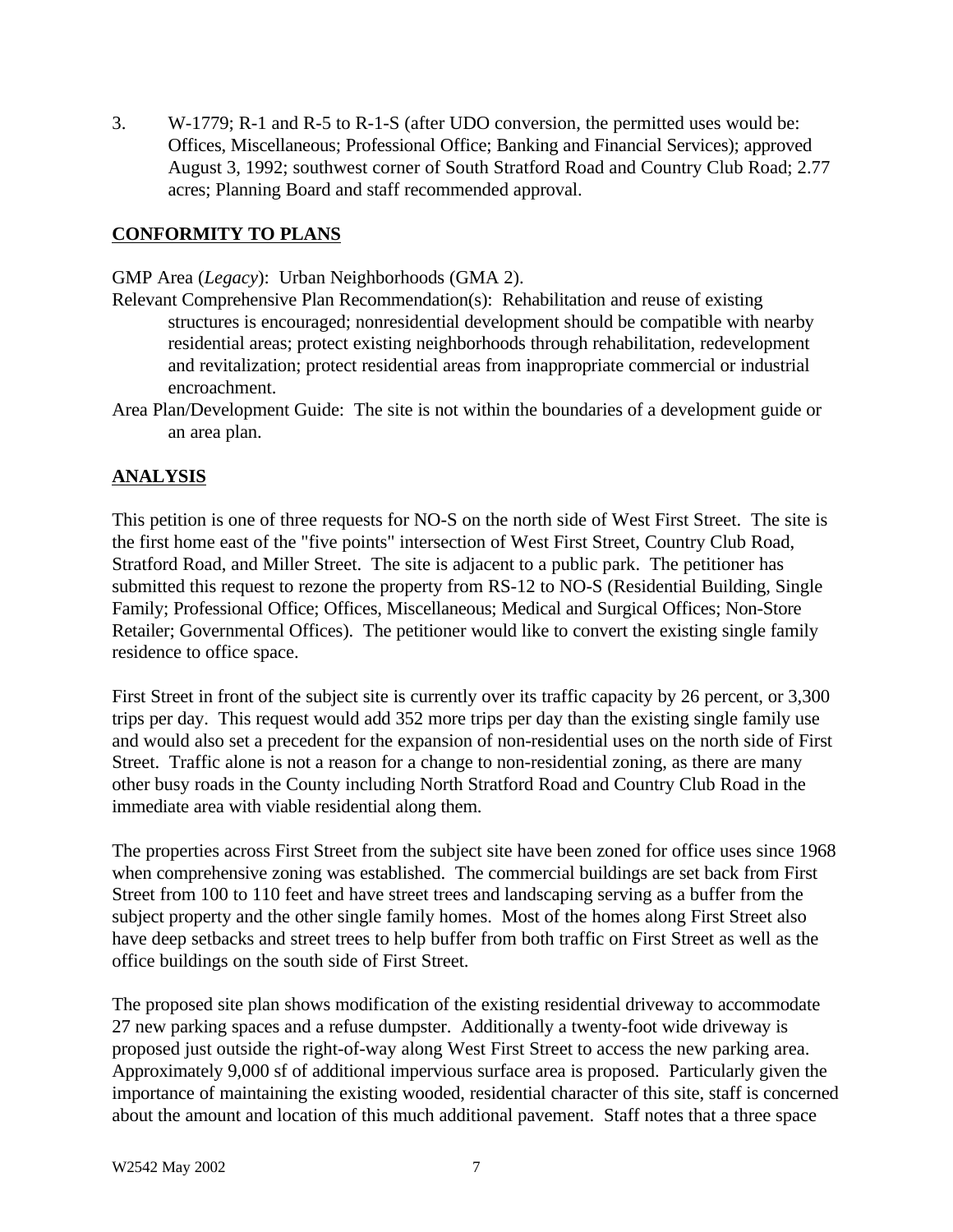reduction in the parking requirement may be achieved if the proposed Medical and Surgical Offices use were eliminated. The developer proposes a minimum 15' wide type II bufferyard along the rear and side (east) property line. Said buffer consists largely of a single row of evergreen trees 10' on center.

In staff's opinion, the north block face including this site continues to remain viable for single family use. The office buildings have been located across First Street for around 30 years, yet the homes have not deteriorated as a result. The office buildings on the opposite side of First Street have substantial setbacks and adequate buffering. The established group of single family homes themselves have large setbacks, ranging from 75 feet to 90 feet, with the subject property being set back from First Street 90 feet. There are many conveniently located services in the immediate area that are ideal for residents. The area already has a good mixture of uses, that is well-defined and compatible with the residential uses. Introducing non-residential uses on the north side of First Street would migrate the transition point from non-residential to residential to the northern lot lines of the houses on the north block face of First Street. It would put a cloud of uncertainty over nearby land that could effect the development of the vacant infill residential lots immediately to the northwest of this property on Runnymede Road.

There currently is no area plan for this area. Without an area plan, it would be premature to extend non-residential zoning into a well-established and maintained existing residential area. There is already a good mix of uses in the area and good transitions established. Bringing office or commercial uses across First Street would encroach into the residential and act as an inappropriate precedent for such uses along the north side of First Street as well as along Springdale Avenue, Country Club Road, and North Stratford Road.

# **FINDINGS**

- 1. The petition is a proposal to convert an existing single family residence to NO-S office.
- 2. Street trees and setbacks currently provide a transition between the existing offices and residential properties.
- 3. Approval of the petition would set a precedent for nonresidential uses along the north side of First Street as well as along Springdale Avenue and North Stratford Road. Such conversion would add to the existing traffic congestion.
- 4. The north side of First Street in this area remains viable for single family use.
- 5. Without an area plan, it would be premature to extend non-residential zoning into a wellestablished and maintained existing residential area.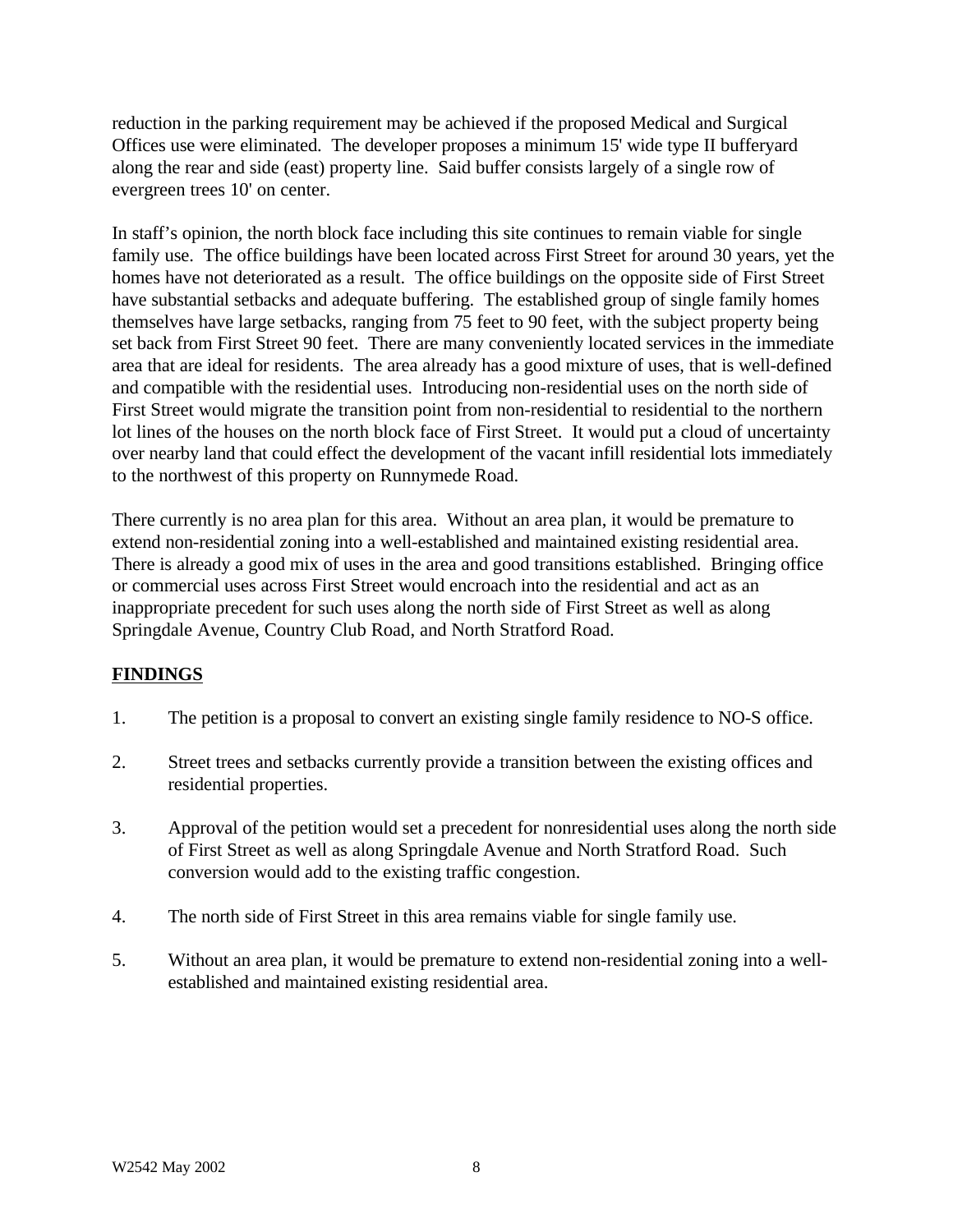# **STAFF RECOMMENDATION**

## Zoning: **DENIAL**.

Site Plan: Staff certifies that **the site plan meets all code requirements**, and recommends the following conditions:

## PRIOR TO THE ISSUANCE OF ANY PERMITS

a. Cordon off all areas shown on the site plan to remain undisturbed.

# **PUBLIC HEARING**

David Reed presented the staff reports for A.1., A.9., and A.10. together. The public hearing for item A.1. was held and closed at the March 2002 meeting. Due to the similarity in situations between the two cases and that most concerns would be addressing both cases, the public hearings for items A.9. and A.10. were held together, with each side being allocated 24 minutes total.

# **PUBLIC HEARING**

# $FOR:$

Don Nielsen, 100 N. Cherry Street, Winston-Salem, NC

I represent all petitioners.

All petitioners met with neighbors on April 11th. There weren't many questions at that time, but the neighbors indicated they would give us feedback.

- We learned yesterday that the neighborhood organization didn't want to meet with us and didn't want any more information.
- None of the petitioners have plans to hurt Runnymeade. To the contrary, they want to protect the neighborhood.
- What we've heard is a fear of any change and a lack of understanding of the difference between neighborhood office and highway business zonings.
- There would not be lighting, dumpsters, etc.
- These houses are under pressure. They are the buffer between commercial and the houses on the other side (along Runnymede). There's no reason these houses cannot be the buffer.
- These houses aren't part of Runnymede. They are part of one of the largest commercial areas in Winston-Salem.

We will only lose three large trees.

People don't want to live along First Street here, so the requests for rezoning will continue.

(Submitted letter stating that property values would not be hurt.)

Chad Davis, president of East Coast Capital, 301 Brookstown Avenue, Suite 300, Winston-Salem, NC 27101

We went before the neighborhood at the time and place they suggested. We were asked to wait outside for 45 minutes, at which time we were asked to gather our stuff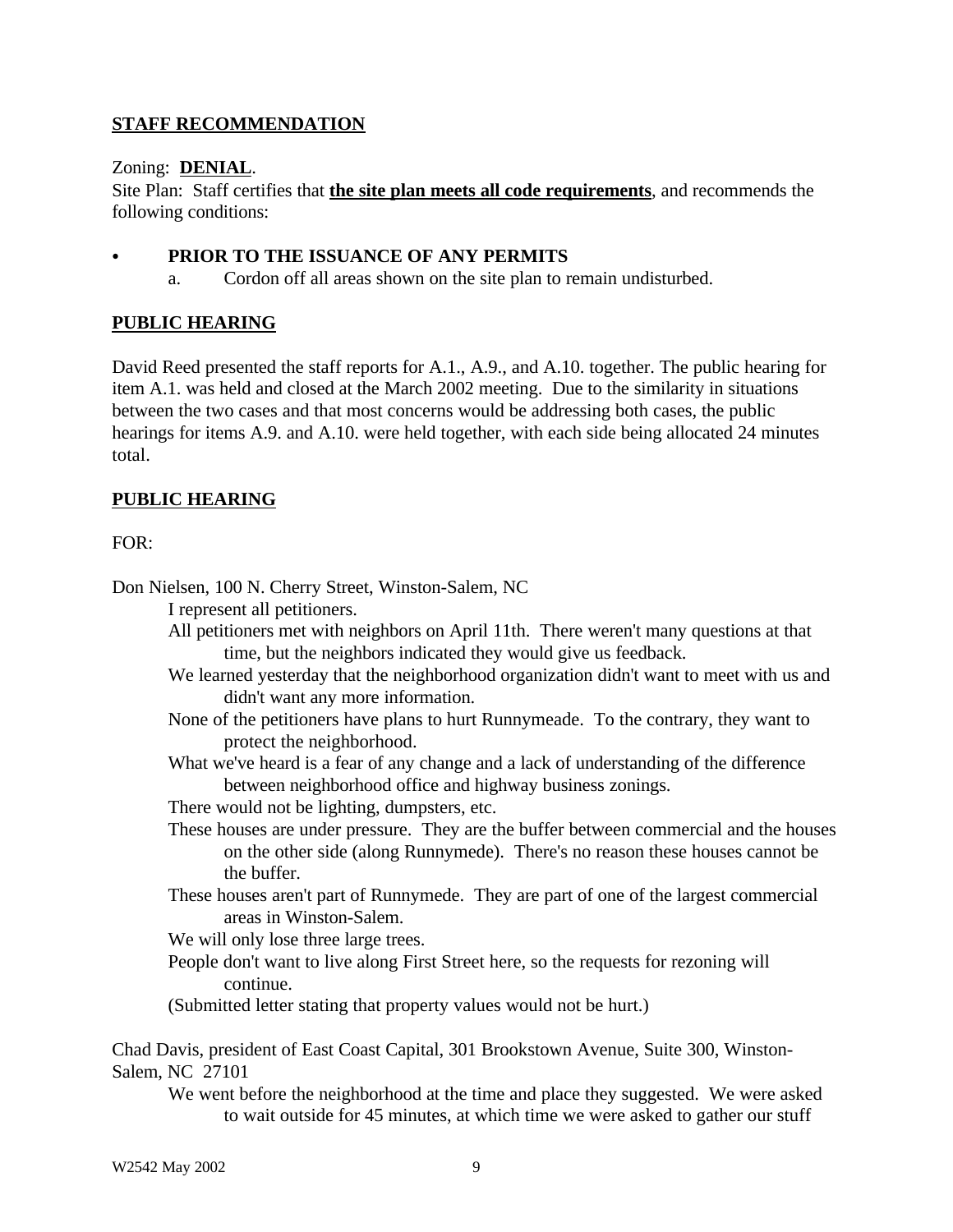and leave, while they would contact us later. That contact was yesterday and indicated no willingness for any change at all.

Can I get copy of his remarks?

The pieces of the puzzle rarely come together as they have here.

Judge Tom Ross, Exec. Dir. Z Smith Reynolds, 101 Reynolda Village

The foundation has been a member of this community since 1936. We need to relocate because we need more room. We have 10 staff and need 12, so we need slightly more space. We obviously aren't a huge facility. We have occasional visitors, but usually we go out to meet our clientele.

Our meetings are not even held in our offices unless they only involve a few people.

The foundation would very much like to occupy this property.

We haven't moved in 22 years, and don't plan to move again.

Edna W. Mauney, 1915 W. First Street, Winston-Salem, NC

You have to live on First Street to really know what it's like.

We have very little buffer between our houses and the commercial area.

We can walk all over our homes without light at night because there's so much light from the commercial area.

Our doctor's office is across the street, but we can't cross it on foot.

We've operated a beauty shop in my house since 1965 and never had a problem.

The homeowners on Springdale and Runnymede are second and third owners - they knew what was here when they bought.

Please approve of our rezoning as a neighborhood office.

I don't feel we'll infringe on Runnymede - we'll be a protector for them.

(Don Nielsen submitted photos and original letter from Ms. Fishburne.)

#### AGAINST:

Steve Calaway, 1330 Ashley Square, Winston-Salem, NC 27103

Asked those in opposition to stand - approximately 55 people stood.

- Submitted petitions totaling 299 names of those in opposition to rezoning each of the three three cases to NO-S.
- The staff report indicates it's likely to grow if we rezone these properties. It's likely to grow as far as the railroad tracks toward town.
- The people are here. They have shown their wishes. There may be somebody there who has misconceptions about what's going to happen, but these folks know what these cases represent and what the impact will be.
- We don't want any traffic to the north. We do not want a back-yard driveway tying these properties together. Submitted list of conditions they want if the cases are approved.
- We don't want to see any traffic going to the north. We want a negative access easement toward Runnymede. We want a negative access easement towards Springdale. We do not want a backyard driveway tying these three properties together to put other than residential traffic on Springdale. That's not proposed here, but we don't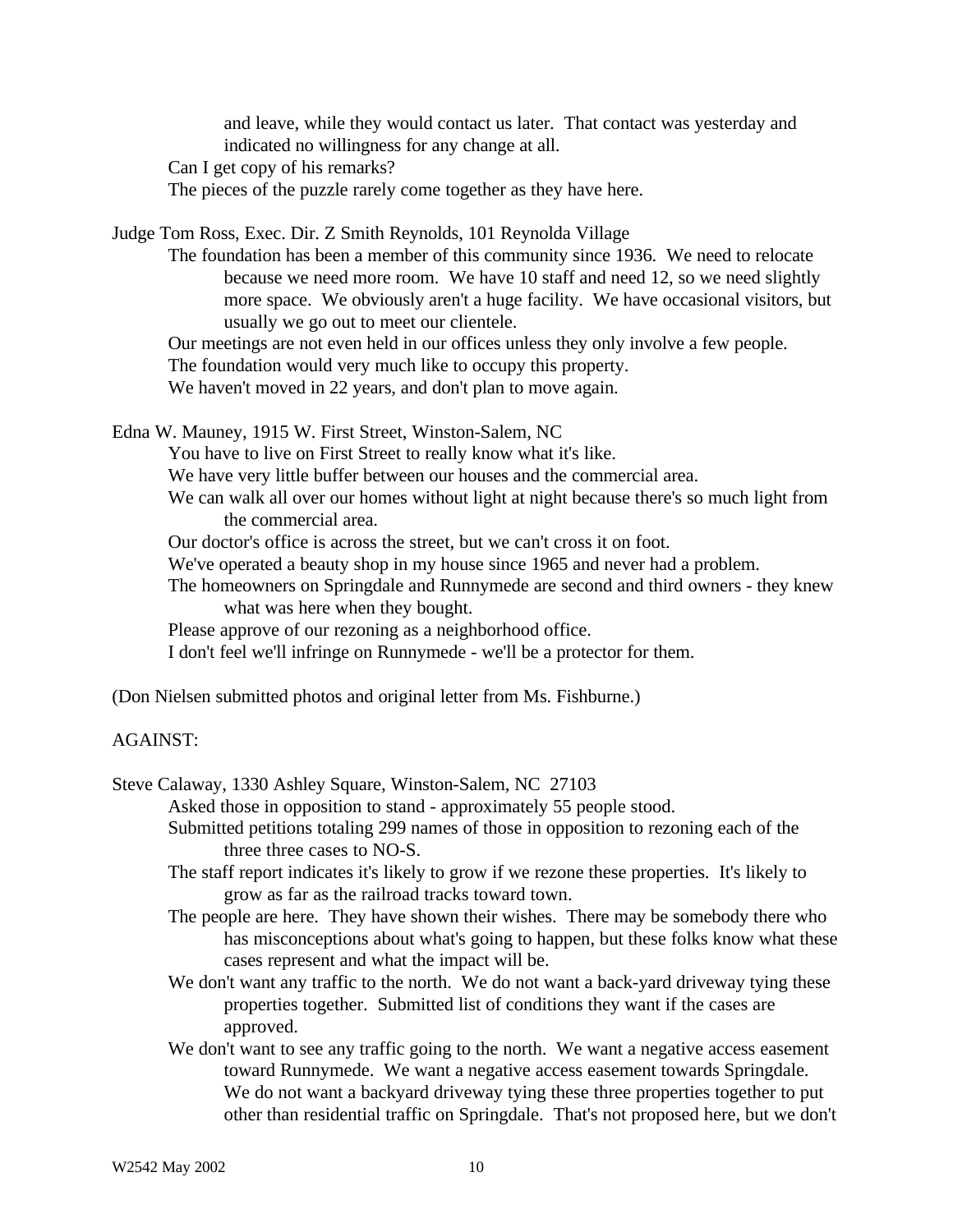want to see it here now or in the future.

We don't want any additions, modifications, or replacements of these structures now or ever. It's against the ordinance. We don't know what we're going to do, but we don't want parking in the back yard. We want it in the front yard where the other cars are.

Hydrologist needs to deal with the water.

Properties need to be gated.

Dumpsters were taken off the site plan. We don't want dumpsters.

Lights need to be directed away from houses.

First Street is currently 26% over capacity with these properties as residential.

We don't want an encroachment of offices or mixed use into their neighborhood.

Lou Davis, 118 Springdale Avenue, Winston-Salem, NC 27104

I abut two of the properties under consideration.

- Submitted letter of opposition. The language is too soft after what I've heard this afternoon.
- We did meet with the proponents. We said right from the start that our concern is the precedent this might set and almost any proposal would not address that concern.
- We came up with options, but those options are not options we are willing to live with whether they be office or commercial. We don't want those uses to cross First Street toward us.
- I don't see any reason to move that line from their properties to mine.
- Most of these issues have been well dealt-with by the Planning staff. They are professionals and should be listened to.
- The Mauney's have not tried to sell their property. They are trying now because of the opportunity being presented to them by a developer.
- We chose our house very carefully because of a bad experience in another city.

We are typical of a type family which WS has been claiming to want to attract to this area.

We have been forced to put no parking signs on our street because people were parking on both sides of the streets.

The commercialism will spread. We're here listening to three requests, not just one. Traffic is already too intense.

- We have several neighborhood associations represented here. Neighborhoods as a group are against this. We are very protective of our neighborhoods.
- Good neighbors are the best form of safety. Businesses are not good neighbors because they aren't there 24 hours a day. Businesses only look out for themselves and only between 9 and 5.
- Once the change is made, it's irreversible. Today no lighting may be required, but the first time someone is attacked in the park, lighting will go up.

Sometimes smart growth means no growth.

Give careful consideration to this. This is a resource that needs to be preserved.

Astra Stroebel, 1952 Runnymede Road, Winston-Salem, NC 27104

I abut Ms. Ferguson's property.

I feel surrounded by everything that's going on.

When I bought my home, I assumed it would always be surrounded by other homes. A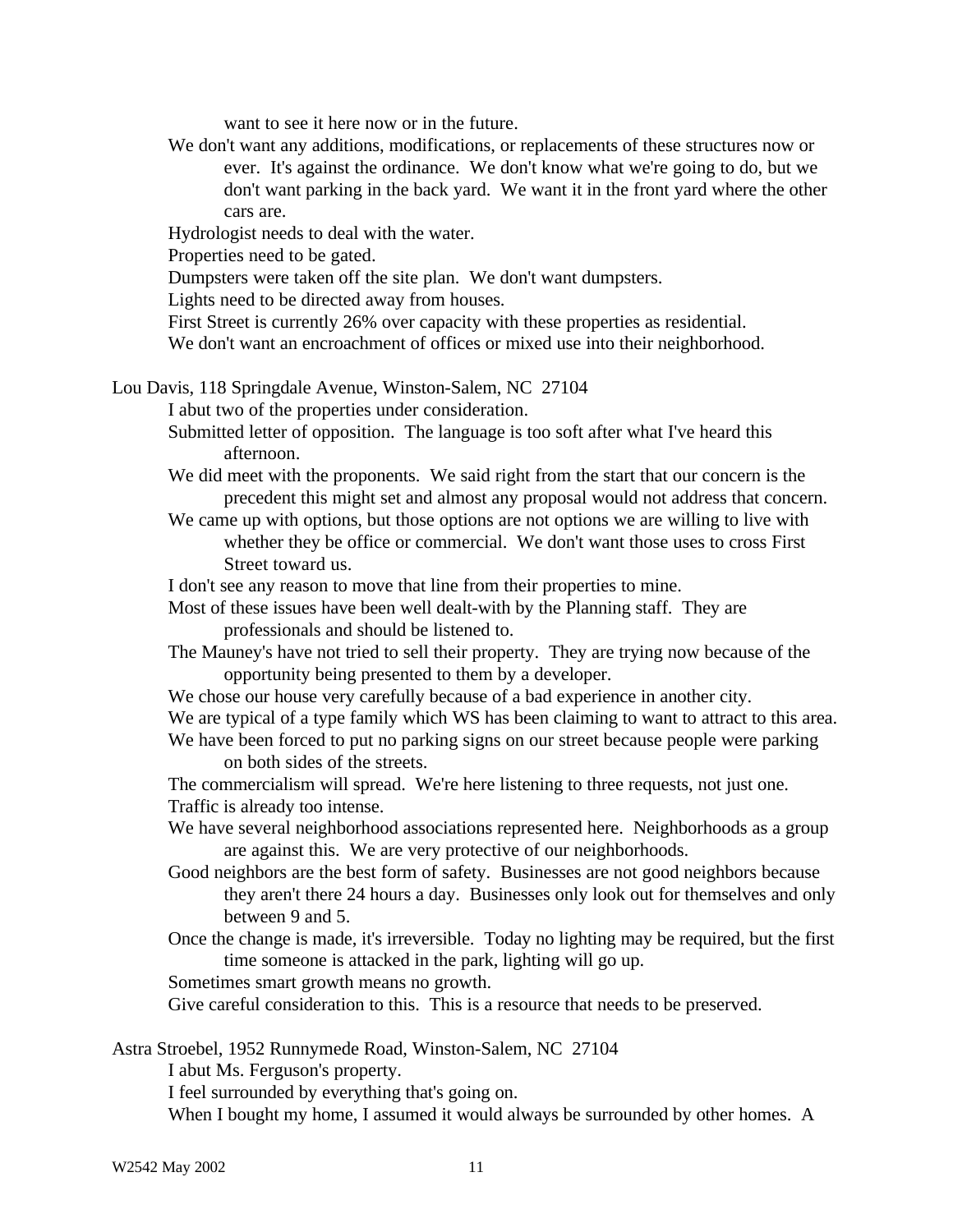couple months ago I tried to sell my house, but the buyers backed out because of the turmoil over these zoning requests. Since that time, my plans have changed and I have decided to keep my home. I'm strongly opposed to this request.

- I don't want to look at large numbers of cars.
- What I'm most disturbed about is the nature of the neighborhood being changed. I won't have the security of knowing there are neighbors here who I can talk with over the fence or who are protecting their homes at night. Business neighbors mean vacant structures and parking lots.
- Like my neighbors, I value this well-established neighborhood. I like living in the City and the proximity to the stores, hospitals and entertainment. I want to continue to live in the city, but it isn't safe, healthy, or enjoyable if we allow this type of intrusion. We should minimize this type of impact on solid and historic neighborhoods.
- It seems we as a city would want to protect beautiful neighborhoods like this one. First Street is currently a good dividing line. There's no good reason to extend it into Runnymede.

Bob Law, 1952 Runnymede, Winston-Salem, NC 27104

Live next to Esther.

I almost adjoin these properties. I certainly can see into these properties from my site. These proposals are objected to by a whole community, not just adjoining neighbors.

Just because your property may be a little more valuable if it's rezoned isn't good reason to rezone land.

We aren't objecting to Reynolds Foundation coming in - we're making objection to the character of the property being changed by rezoning. It appears that Winston-Salem has had a very clear line of residential and commercial established by this side of first street going through to Country Club Road, all the way down to Silas Creek Parkway, and they just don't see any need or evidence for change. The Taylor property has never been offered for sale, from what he knows. Public records show that they even objected to prior petitions to rezone the property. Ms. Ferguson acquired her property in November 2001 and it had never been listed for sale.

It appears the only reason the petitioners are requesting this rezoning is for financial gain.

- We only made suggestions because we want the most protection if the rezonings are granted. We don't want the rezonings.
- We have tried to dialogue with the petitioners. That's how they knew to come to the church.
- I'm just here with my community to ask you to deny these petitions and go by the recommendation made by the Planning Staff.

Debra Sizemore, 125 Hearthside Drive, Sherwood Forest, Winston-Salem, NC

We are trying to move back into this area. I've spent \$195,000 for a lot. I had no idea this mess was going to happen. It has broken my heart. I had written each of you a letter stating why I think you need to oppose this rezoning. My property will not be worth \$195,000. I do want the Taylor home to stay beautiful. It hasn't been offered for sale residentially. I really feel taken advantage of. I paid top dollar for a residential property and then they filed for rezoning.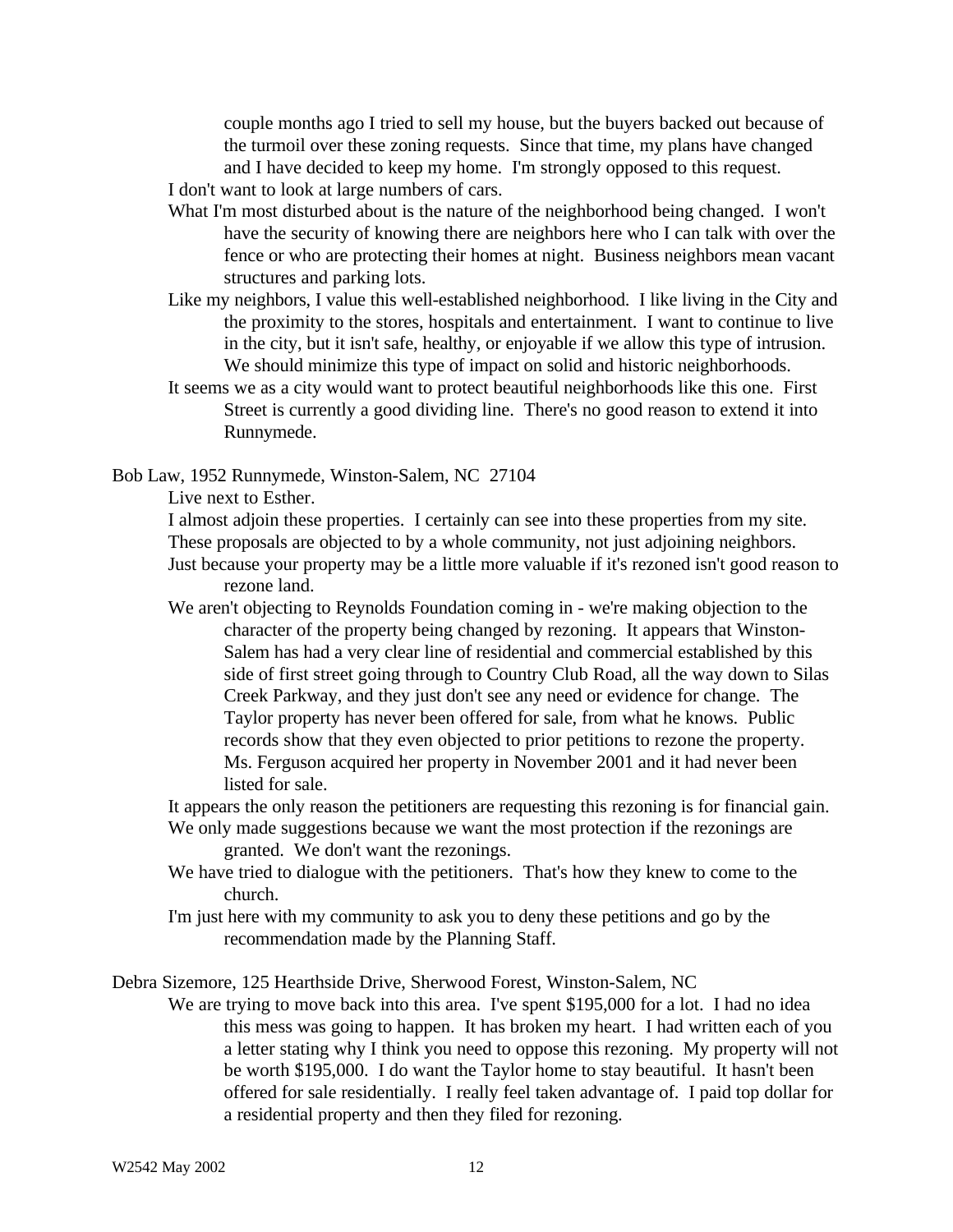Three petitioners will gain financially. Many of us will lose financially.

## **WORK SESSION**

Ms. Sizemore bought her lot from the Taylors.

Are all four of the lots behind the Taylor home sold now? They are individually owned according to the tax maps.

Kerry Avant - question for staff - I'm surprised to see no additional conditions. Given all that we've heard about screening, lighting, buffers, etc., I'm kind of surprised and taken aback that there aren't any additional conditions. Not only do we have to vote on the rezoning request, but we have to vote on the site plan. That puts the burden back on the board to come up with the conditions or deny the site plan or let it go through without conditions.

Any new NO-S structure has limitation of parking to the side or the rear. At the interdepartmental review, it was suggested that the two eastern properties share a drive-way and pull the commercial driveway between those two structures, but they were not interested in pursuing that. Basically, with NO zoning district has a number of conditions and that is why you don't see as many written up individually. The question came down to whether or not the Boards are going to be supportive of NO Zoning being here. NO Zoning is a restrictive zoning, so there are a number of conditions placed on the district itself. There must be low intensity signage, and other things that one might see as conditions placed on other types of development such as lighting.

If a NO-S zoning is approved, and down the road the structures were taken down, what type of structure could go up there? Would there be restrictions on height that type of thing? The NO-S district would require that any new structure be less than 4,000 sq. ft. It would presume that there would have to be some type of site plan amendment for that, if the structure were torn down and something new were put in. No changes can be made to this site plan without coming back for a hearing. It also goes back to the point about negative access easements. The site plan itself can really only allow access at the point shown, so there is really no need to have a negative access easement.

What could these homes be used for under the existing zoning?

Mr. Avant asked if staff could be clear about what these homes could be used for under the existing zoning? What other type uses, other than family living? Staff replied that the primary use would be single family. Family group home is allowed, but it is allowed in all single family residential districts, regardless of what district it is in. Mr. Avant asked if a company, such as Baptist Hospital bought one of these properties when it was on the market and wanted to turn it into a group home, would there be a public hearing for that?

Staff stated that it would have to be a family group home A, which is a very limited scale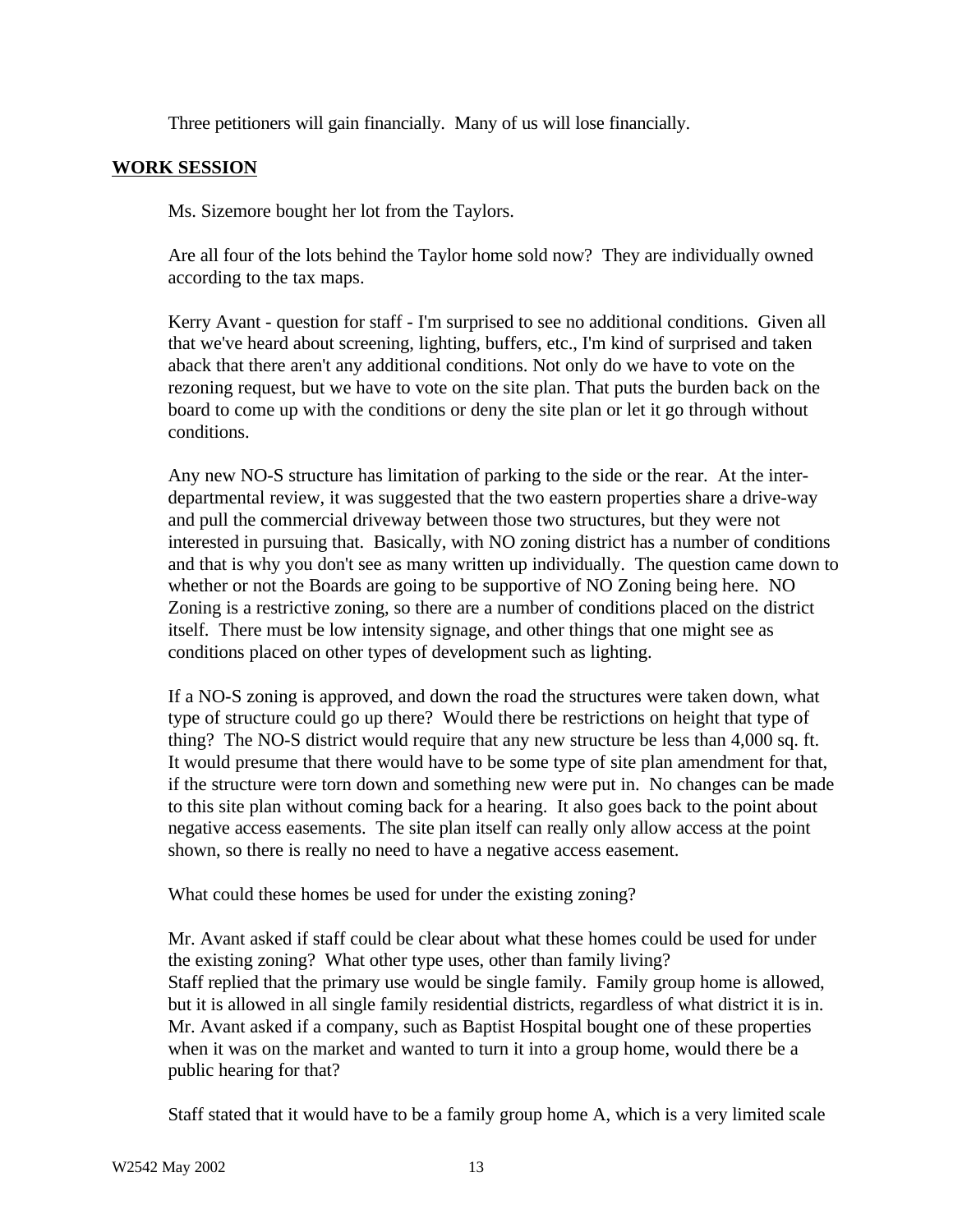of group home operation and there are some use conditions. Staff believed that they would not have to go back through the Zoning Board of Adjustment review.

Mr. Avant asked if, under that scenario, would they be able to change or alter the parking for the group home?

Staff stated that he did not see why that couldn't be done, but staff was not sure of any special type of conditions that would go along with that.

Tim Gauss stated that there was a quirk with the Family Group Home that was associated with a text amendment that was adopted not too long ago. There is a provision that was taken in from Federal Law to ensure civil rights so that handicap persons are not denied access from housing opportunities, to allow them to petition some kind of relief of zoning requirements where it is determined that it presents a barrier to affordable housing or housing for handicapped persons. We don't have a precedent for that, but that is a technical possibility.

Mr. Avant stated that if the houses went on the market, there is no way of knowing that it would be sold to someone that would occupy it as a residence.

Staff stated that they believed that to be true.

Mr. Avant wanted to be sure everyone knew that the existing zoning does not mean that they would remain residential, owner occupied structures going forward.

Tim Gauss stated that there were some other options in the single family district.

John Bost stated that he had requested a continuance last time for the sake of community dialogue. He stated that as late as this morning, he felt that this was a really wonderful potential transition from the commercial property, back into the residential, but my concern last time was the tension that seemed to be between the neighbors and the opportunity for community dialogue seems to have occurred. The Z. Smith Reynolds of the Taylor home would be a phenomenal use and yet the purchase of those lots behind the Taylor home were made in good faith, and then, he didn't really see the site plan is accomplishing some of the things that might have come out of the community dialogue. From his perspective, what he was asking to happen has happened. For that reason, I would offer a motion for denial.

Staff stated that the board would need to keep the cases in the order that they had been submitted.

Item 1. Zoning map amendment of Larry W. Ferguson and Evelyn B. Ferguson from RS-12 to NO-S (Offices, Miscellaneous; Professional Office; and Combined Use): property is located on the north side of West First Street west of Springdale Avenue (Zoning Docket W-2536).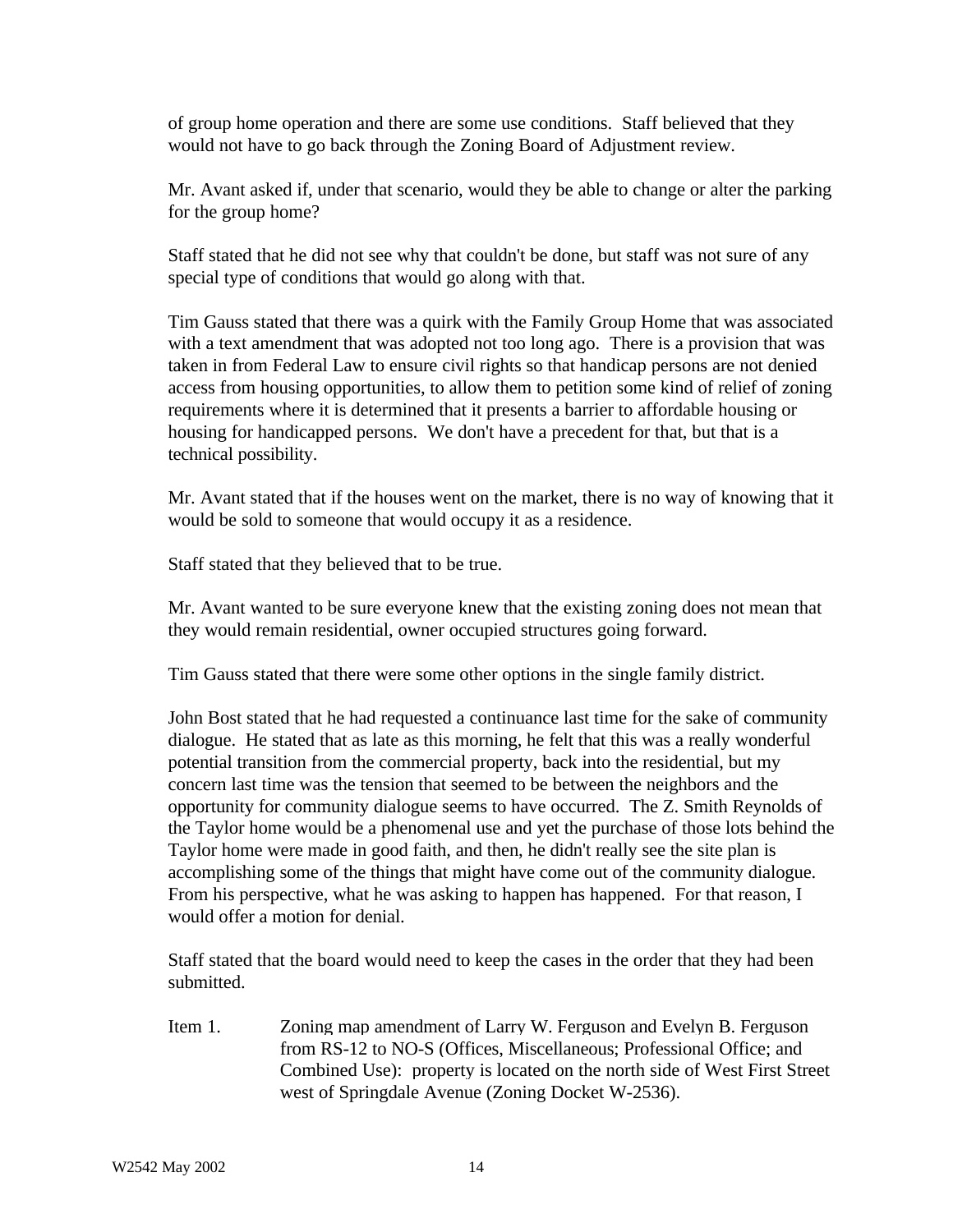MOTION: John Bost moved for denial. SECOND: Terry Powell VOTE: FOR: Bost, Clark, Doyle, Folan, Norwood, Powell AGAINST: Avant, King EXCUSED: None

> The question was raised if the site plan was conforming due to the requirement for a variance.

David Reed stated that there is a surveyors note on there, however, when a property is rezoned, the building set backs are automatically forgiven. It would need to be verified with the Inspections staff that in a zoning case, typically a buffer yard that can't be wide enough, does have to get a variance. But, a structure that is already too close to the property line is automatically forgiven, so the surveyor put the note on there, but that is not actually a requirement.

Mr. Norby stated that Mr. Gough was present and could confirm that if the Board needed that confirmation.

Mr. Gough confirmed what Planning staff had stated previously.

SITE PLAN MOTION: Kerry Avant made a motion to deny this site plan because he believed that the parking in the rear could be oriented differently and away from the rear property line.

SECOND: Jimmy Norwood

### VOTE:

| FOR:          | Avant, Bost, Clark, Doyle, Folan, King, Norwood, Powell |
|---------------|---------------------------------------------------------|
| AGAINST: None |                                                         |
| EXCUSED: None |                                                         |

- Item 9. Zoning map amendment of East Coast Capital, Inc. for property owned by Blucher E. Taylor Trustee and Frances S. Taylor Trustee from RS-12 to NO-S (Residential Building, Single Family; Professional Office; Offices, Miscellaneous; Medical and Surgical Offices; Non-Store Retailer; and Governmental Offices): property is located on the north side of West First Street and east side of Runnymede Road (Zoning Docket W-2542).
- MOTION: John Bost stated that he felt that this property poses the most threat to the neighborhood and from which the lots were sold in good faith, so he moved for denial.

SECOND: Terry Powell

VOTE:

FOR: Bost, Clark, Doyle, Folan, Norwood, Powell AGAINST: Avant, King